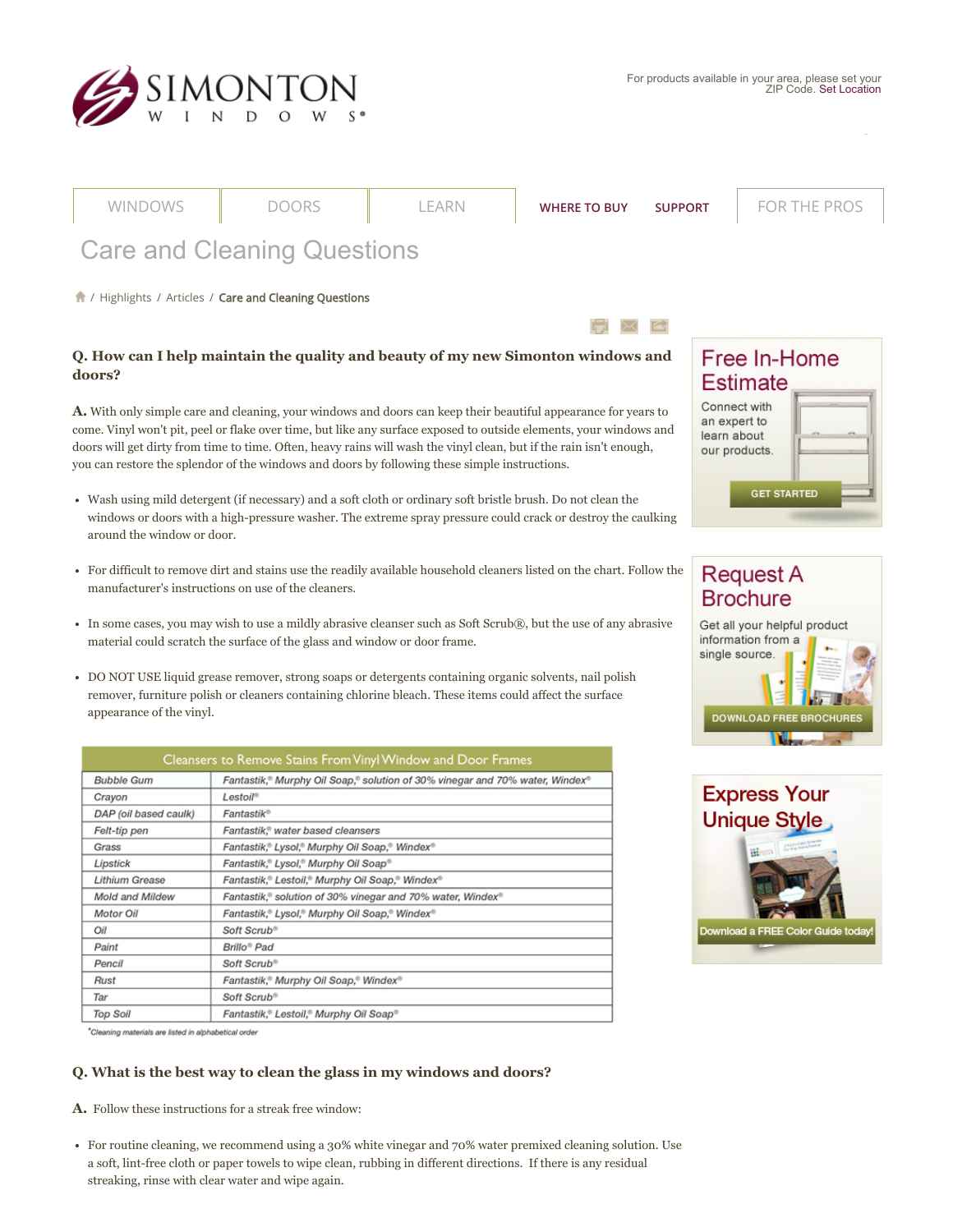- Ammonia-free glass cleaners such as Windex® also produce good results.
- Rinse windows and doors first if there is excessive dirt and debris.
- Thoroughly dry water and/or cleaning solution from glass and all window surfaces.
- DO NOT USE razor blades, metal blades, abrasive cleaning solutions or materials to clean the glass due to the high probability that damage to the glass will occur.

# **Q. Is there any special instructions for cleaning interior woodgrain laminates?**

**A.** These simple instructions will keep interior laminate beautiful for years.

- Use warm soapy water for routine cleaning and dry thoroughly.
- Mild household cleaners can also be used to clean interior laminates. Always test the cleaner on an inconspicuous area to ensure compatibility with the laminate surface.
- DO NOT USE abrasive scrubbing devices, organic solvents or abrasive cleansers as they will cause surface damage.

# **Q. How do I clean exterior coatings on my Simonton windows and doors?**

**A.** Exterior colors are easy to maintain by folloiwng these instructions:

- Wash using mild detergent (if necessary) and a soft cloth or ordinary long-handled soft bristle brush. Do not clean the exterior coating with a high-pressure washer. The extreme spray pressure could damage the surface or crack or destroy the caulking around the window or door.
- Mild window cleaners that are safe to clean the exterior coating on windows and doors include Windex®, Formula 409® and Fantastik®.
- DO NOT USE liquid grease remover, strong soaps and detergents containing organic solvents, nail polish remover, furniture polish or cleansers containing chlorine bleach. These items could affect the surface appearance of the vinyl.

# **Q. How do I clean my screens?**

**A.** Screens are sometime neglected but need very little maintenance:

- For routine cleaning carefully vacuum your window screens.
- To thoroughly clean window screens, remove the screens from the window frame. Place the screens on a flat surface (such as the driveway) and use mild soap and water with a soft bristle brush to remove dirt and grime. Clean both sides of the screen and around the interior and exterior of the frame. Rinse off the unit with lukewarm water. Allow the screen to dry completely before replacing in the window.
- DO NOT USE a high-pressure washer to clean screens; it could damage the units.
- Use extreme care when cleaning aluminum mesh, since it can be dented or creased if too much pressure is placed on the screen.

# **Q. I selected brass hardware for my new Simonton windows. How do I maintain the brass hardware's beautiful appearance?**

**A.** If properly maintained, the brass hardware on your windows should keep a brilliant luster for years to come. During routine housecleaning, use a dry, clean, soft, cotton cloth to remove dust and dirt from the protective lacquer coating on your brass hardware.

Over time, all brass hardware will eventually develop tarnish. This is when the finish of the protective lacquer coating on your brass hardware begins to breakdown, usually noticed as small dark spots appearing in high contact or wear areas. The rate tarnishing occurs depends on your surrounding environmental conditions. Areas with high levels of automotive and industrial pollutants, ultra-violet rays and salty sea air will produce accelerated levels of tarnishing.